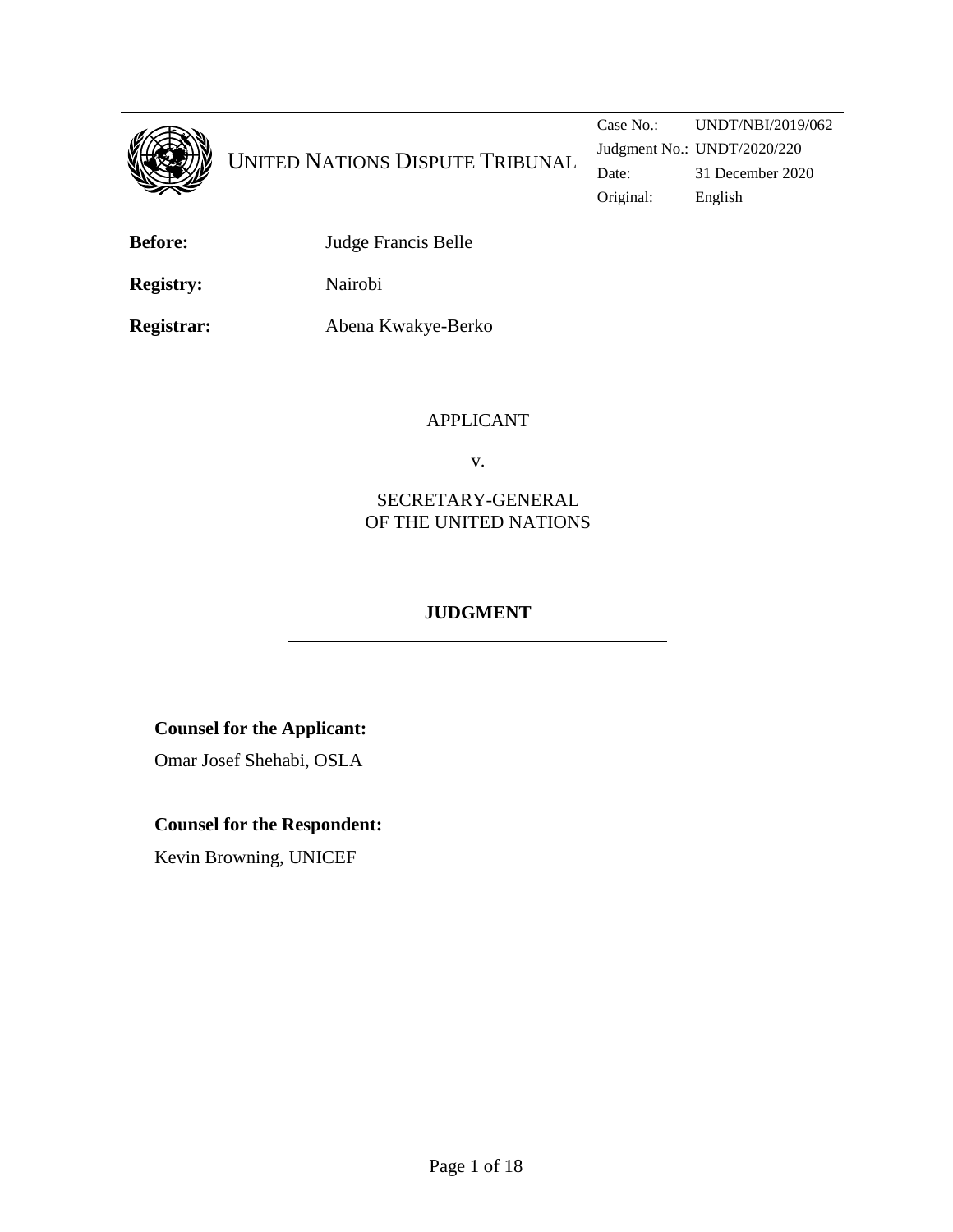## **Introduction**

1. Prior to being summarily dismissed, the Applicant served the United Nations Children's Fund ("UNICEF") on a fixed-term appointment at the P-4 level. He was based in Sudan.

## **Procedural History**

2. The Applicant was separated from service of the United Nations for misconduct in violation of staff rules 1.2(a) and (b) on 22 March 2019. The disciplinary process was conducted in accordance with paragraphs  $4.3 - 5.1$  of CF/EXD/2012-005 which governs UNICEF's Disciplinary Process and Measures. UNICEF also applied paragraph 22 of DHR/PROCEDURE/2018/003 on Personnel Files.

3. The Applicant filed his application to challenge that decision on 12 June 2019 at the United Nations Dispute Tribunal sitting in Nairobi.

4. The Respondent filed his reply to the application on 11 July 2019.

5. This case was assigned to new Counsel by the Office of Staff Legal Assistance in August 2020.

6. The parties attended a case management discussion ("CMD") before the Tribunal on 18 August 2020.

7. On 6 October 2020, the parties jointly submitted on the facts and issues in dispute and provided the Tribunal with their respective witness lists. The Respondent objected to the Applicant's calling of the two investigators to testify.

8. On 26 October 2020, the Respondent filed a motion for protective measures to be instituted by the Tribunal to protect the Complainant's privacy. The Tribunal granted the motion in part, in Order No. 221 (NBI/2020).

9. At the start of the oral hearing, Counsel for the Applicant moved for the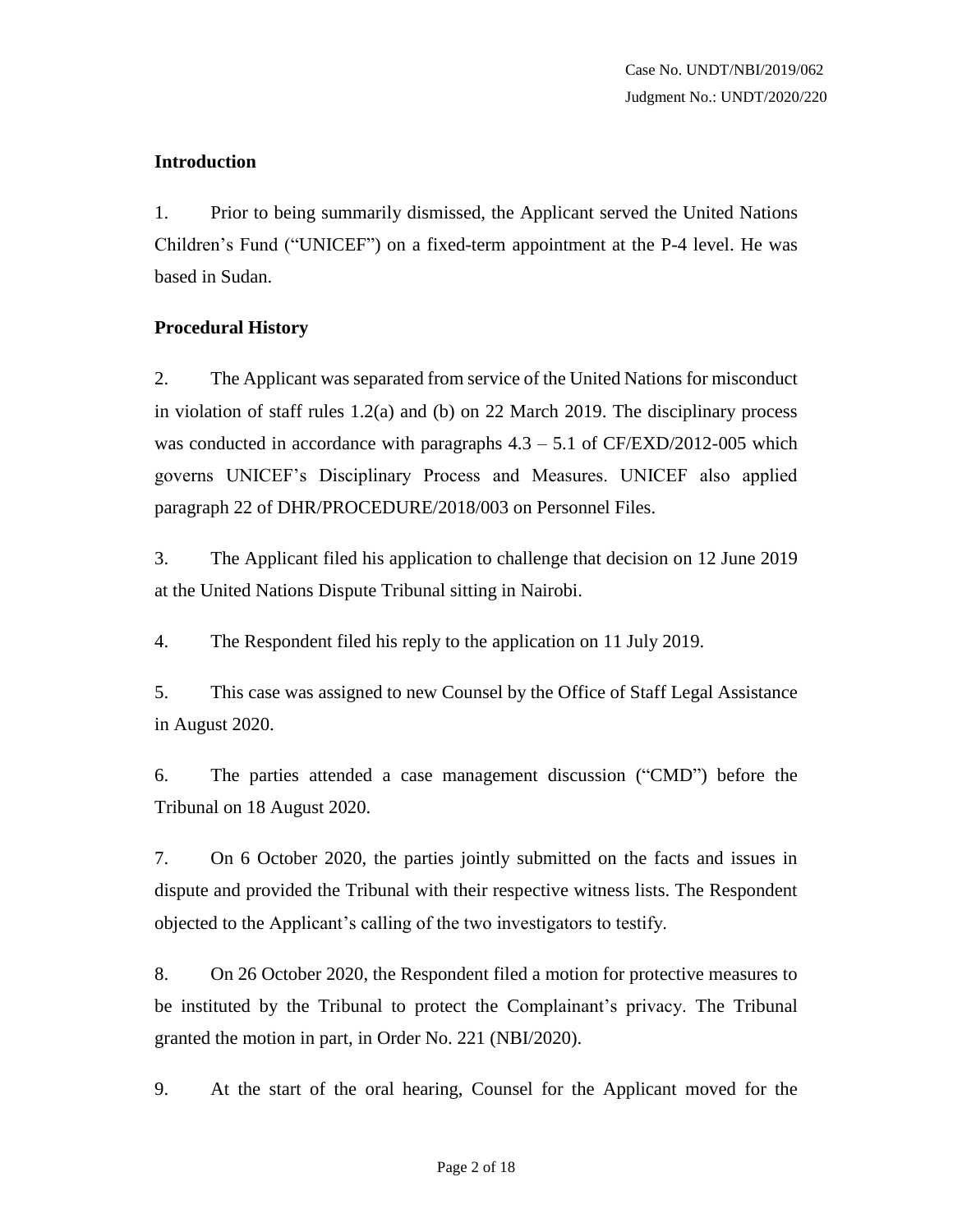Applicant to be granted reciprocal anonymity. This motion was objected to by the Respondent, but granted by the Dispute Tribunal.

10. On 12 November 2020, the Applicant filed for disclosure of "any and all documents" pertaining to the Complainant's complaint against her then supervisor at UNHCR. The Applicant also sought disclosure of draft forms of the Complainant's statement to the UNICEF Office of Internal Audit and Investigations ("OIAI") and "any and all documents related to the production of" that statement.

11. On 26 November 2020, the Tribunal issued Order No. 233 (NBI/2020) dismissing the motion for disclosure and directing the parties to file their closing submissions by 9 December 2020.

### **The Hearing**

12. The matter was heard over four trial days; on 11-13 November and 23 November 2020. The Complainant testified on 11 and 12 November 2020. Her testimony was followed by that of three other witnesses; one called by the Respondent, and two investigators called by the Applicant.

13. The parties filed written closing submissions, as directed, on 9 December 2020.

14. The Respondent's motion to have the Complainant testify without being seen was dismissed. The Tribunal explained that it was important that she be visible to the Tribunal for the assessment of her demeanor and for the overall integrity of the proceedings.

15. The Applicant moved for his identity to be anonymized given the sensitive nature of these proceedings and the potential for damage to his reputation. This motion was granted.

#### **Deliberations**

16. On 22 December 2017, the Inspector General's Office ("IGO") of United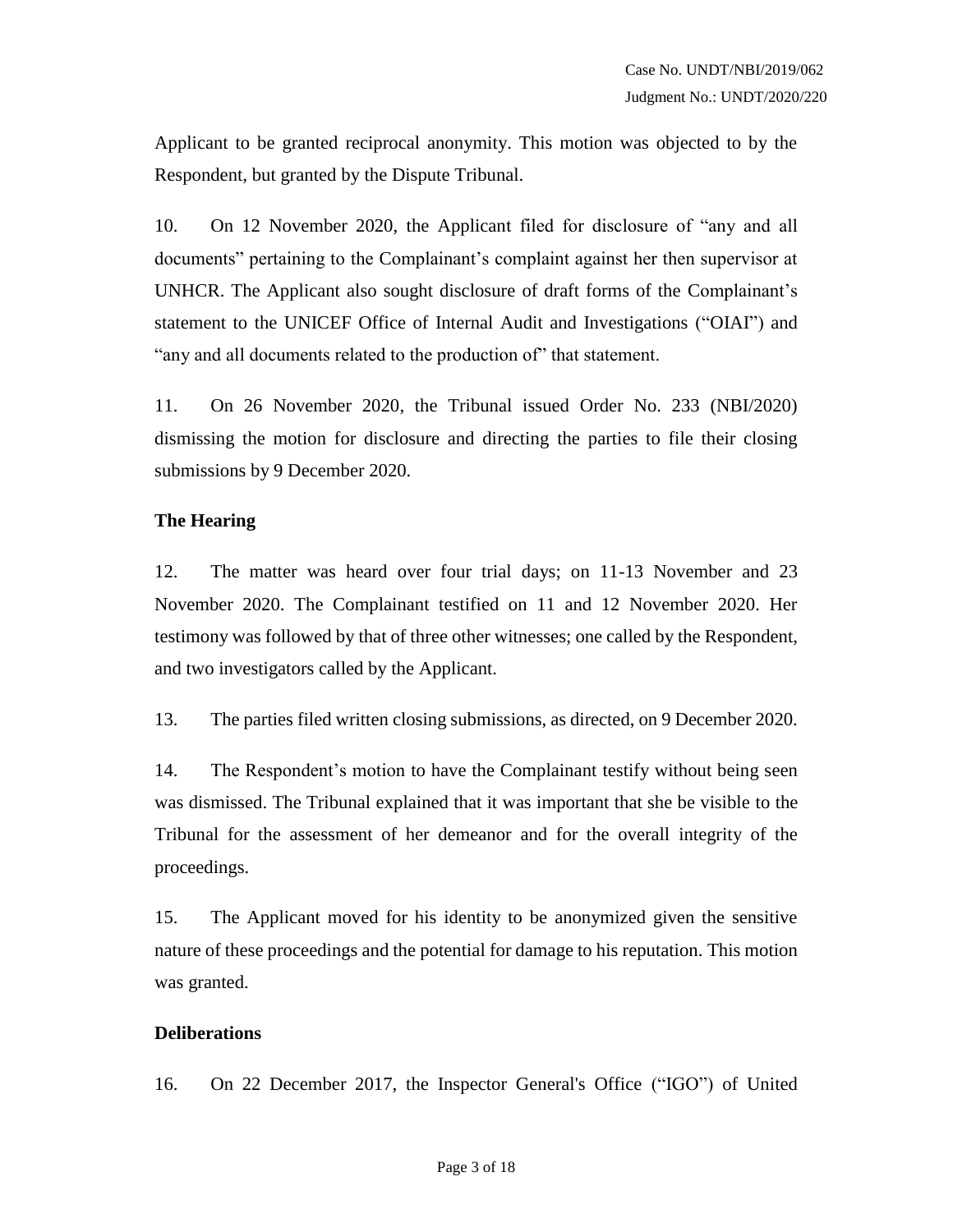Nations High Commissioner for Refugees ("UNHCR") referred the Complainant's report of sexual harassment by a staff member of the UNICEF Field Office in Kadugli, Sudan, to UNICEF. The Complainant reported the matter on 19 November 2017.

17. Specifically, she alleges having been touched inappropriately by the Applicant when he grabbed one of her breasts while dancing in a group at a party. The Complainant maintains that she made it clear to the Applicant that his advances were not welcome and that she was not interested in him; he disregarded her sentiments and continued to contact her.

18. In January 2018, the Complainant resigned from UNHCR.

19. The Applicant, was a long-standing staff member of UNICEF; having commenced service with the Organization in July 2006.

20. In her complaint to UNHCR, she alleged as follows: while the other attendees were in the kitchen, the Applicant approached her from behind, hugged her, and whispered in her ear: "I like you. You are beautiful. I want you. I will be waiting for you, ok?" The others re-entered the room, began dancing in a circle, and pulled the Complainant and the Applicant into the dance, next to one another. Whereas the others were "hugging each other in a respectful way and simply jumping and having fun", the Applicant grabbed both her breasts with both his hands from behind, and made a second attempt to grab her breasts. Thereafter, she went outside and cried. Her friend, RdN, came out a few minutes later, consoled her, and urged her to confront the Applicant. Upon re-joining the party, the Complainant indeed confronted the Applicant – not about grabbing her breasts, but about his earlier comments. She asked him to clarify what he had meant. He replied: "I meant that I would wait for you in my room, I want you." When she advised these comments made her uncomfortable, he replied: "still I will wait for you". She told him not to speak to her again, except at work for work purposes; she returned to her friends, and he left about five minutes later.

21. The Complainant, who testified before the Tribunal over the course of several hours, gave a detailed, coherent and consistent account of the events. She described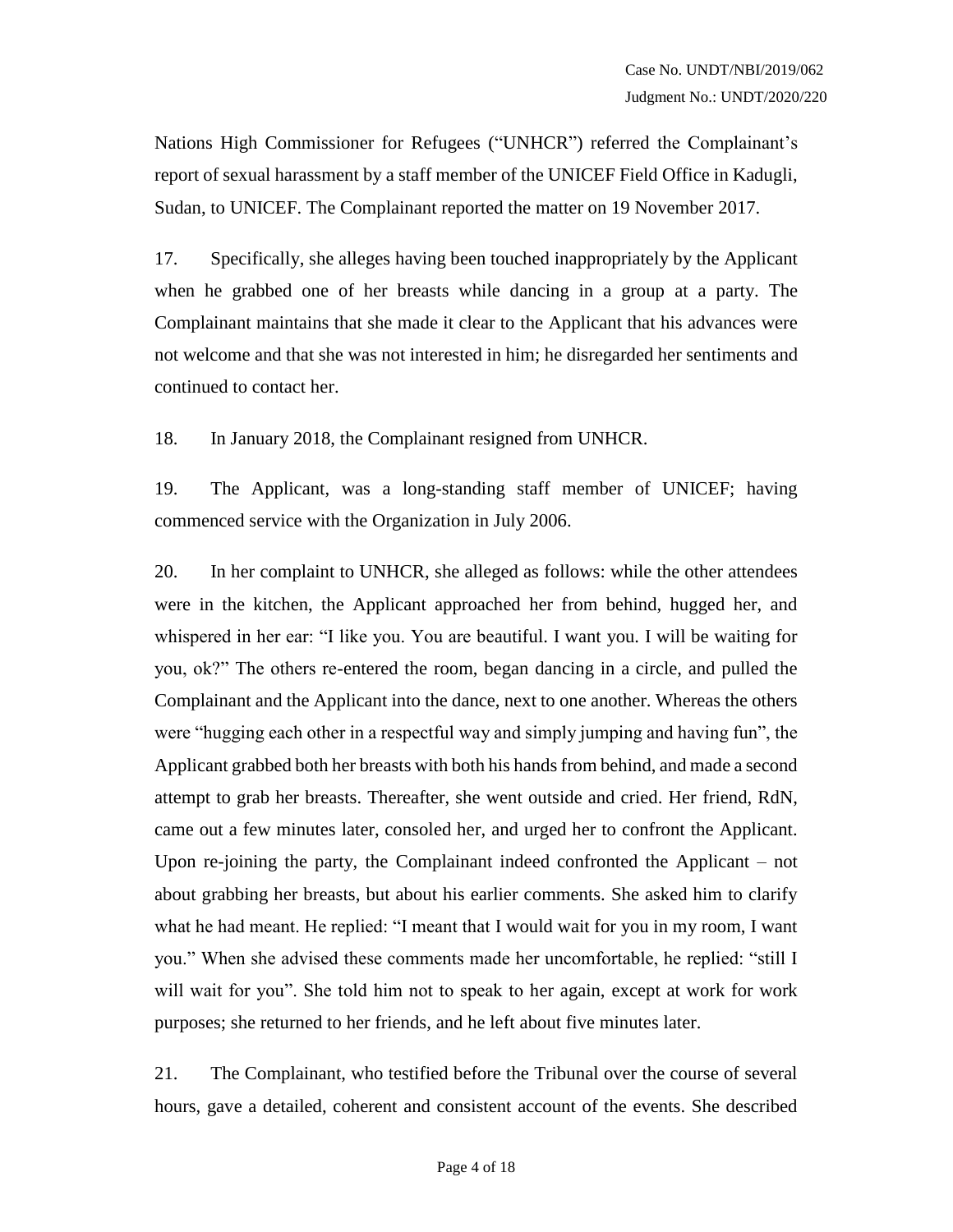how, on 12 October 2017, while preparing food with the Applicant at his accommodation prior to a dinner gathering, he told her that she had "beautiful eyes" and that, at the dinner, he made comments of a sexual nature, including that she was beautiful, that he wanted her, and that he would be waiting for her. The Complainant confronted the Applicant about his comments, making it clear that he should stop saying such things, but he persisted. The Applicant also touched her breast while dinner guests were dancing. The Applicant's behaviour was so disturbing to the Complainant that she asked RdN, who was present at the gathering, if they could speak outside and, once outside, the Complainant broke down crying and told RdN that the Applicant had been sexually harassing her. In the days immediately following 12 October 2017, the Applicant continued communicating and attempted to add her as a friend on various social media platforms; this was unwelcome and made her feel uncomfortable. Even after explicitly telling the Applicant that she did not want any contact with him that was not strictly work related, on or about 22 October 2017, he asked if she could feed his cats while he was away.

22. In the witness statement produced following her 13 March 2018 interview with UNICEF OIAI, less than five months after her IGO complaint, the Complainant's narrated the events differently, as follows: the Applicant made the unwelcome comments to the Complainant, which caused her to leave the room and cry. RdN, rather than telling the Complainant to confront the Applicant, told her not to let the Applicant ruin her night. Thereafter, while the group was dancing in a circle, with arms wrapped over one another's shoulders, the Applicant hugged the Complainant from the side and grabbed one of her breasts. Thereupon, the Complainant neither confronted the Applicant, nor again left the room distraught. Rather, RdN simply changed her position in the circle so as to stand between the Complainant and the Applicant.

23. RdN testified that she saw the Applicant with his arm around the Complainant's shoulder, sensed that the Complainant was uncomfortable dancing with the Applicant, and took it upon herself to dance in between them. But she did not see the Applicant touch the Complainant's breast. Furthermore, contrary to the Complainant, RdN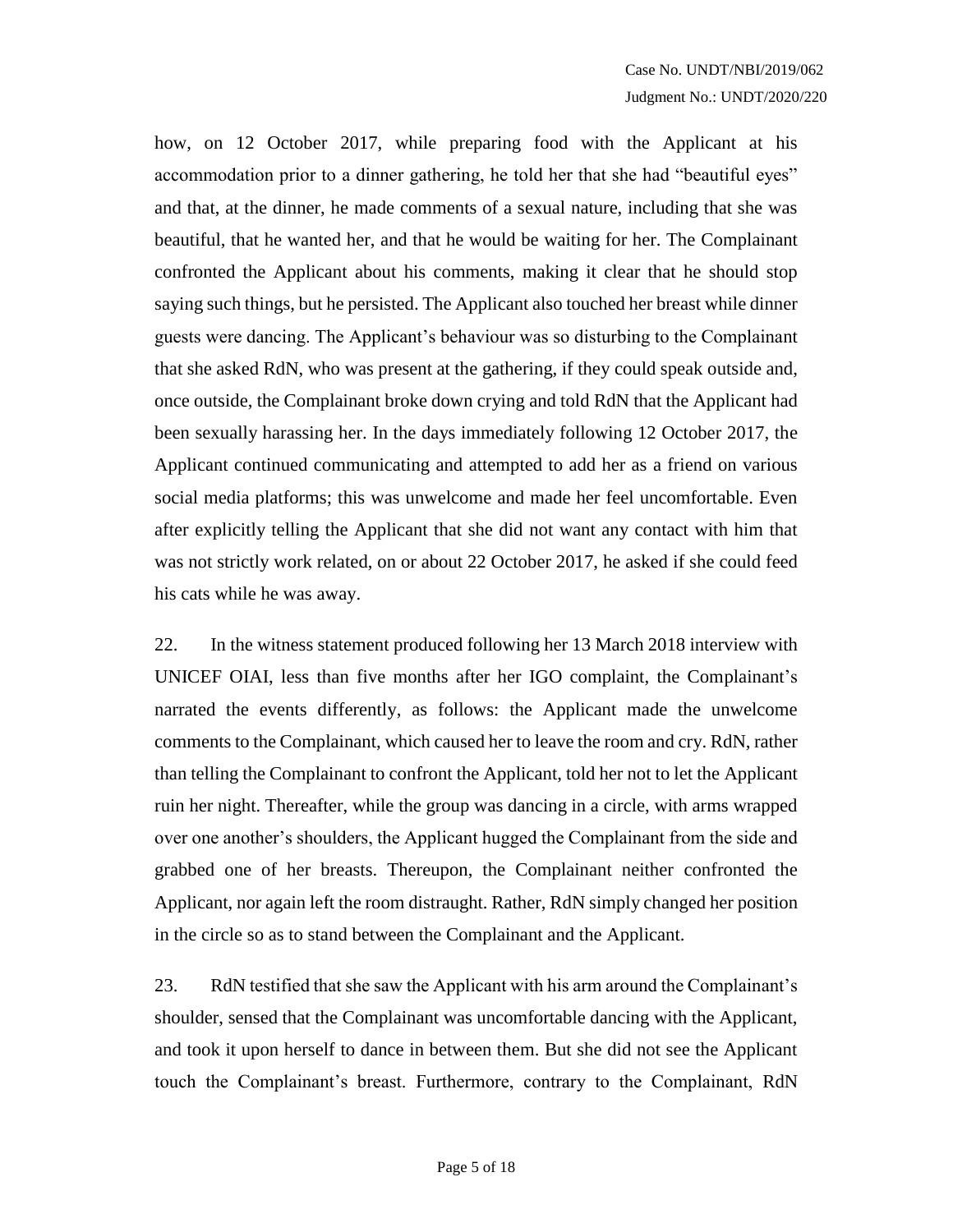testified that the attendees "certainly" were not dancing in any form of communal dancing, but were dancing "completely individually", when she interspersed herself between the Complainant and the Applicant. Far from corroborating the breasttouching allegation, the testimony of RdN cast doubt on the context in which it allegedly occurred.

24. It is uncontroverted that no one, including RdN, saw the Applicant touch the Complainant's breast; that the Complainant does not recall telling RdN about the alleged breast-touching during what Respondent characterises as the Complainant's 'confession' to RdN; and the Complainant stayed at the party until it ended at approximately 3:00 a.m., long after the Applicant and RdN had left.

25. Against the Applicant's denial of the alleged breast-touching and in the absence of witnesses to it, the inconsistency in the Complainant's accounts is absolutely significant because the two accounts are not equally plausible. "A measure of common sense, logic and human experience" should guide the Tribunal's assessment of the facts.<sup>1</sup> Human experience dictates that someone who is brought to tears by unwelcome comments (which, as alleged, were suggestive but not explicit or profane) would be as distraught, and likely more so, if the same person subsequently groped her. Human experience also dictates that if the victim of verbal and physical sexual harassment were to confront the perpetrator, she would not confront him regarding his words (which, again, were not sexually explicit) while allowing the groping to pass without comment. The same goes for confiding in a friend regarding the sexual harassment: if the Complainant told RdN about the Applicant's comments, surely she also would have mentioned that he touched her breast, had the latter event occurred. The Applicant's account of the breast touching incident is not as straight forward as the Applicant's counsel argues. Indeed, the Applicant said the following in his interview:

[The Applicant] said that he did not tell [the Complainant] that she was beautiful or that he would be waiting for her, since he was "just treating her like a child, you know, colleagues-- I had no such kind of intention in my mind". He also denied touching her intentionally or accidentally.

 $\overline{a}$ 

<sup>1</sup> *Cateaux* 2013-UNDT-027, para. 56.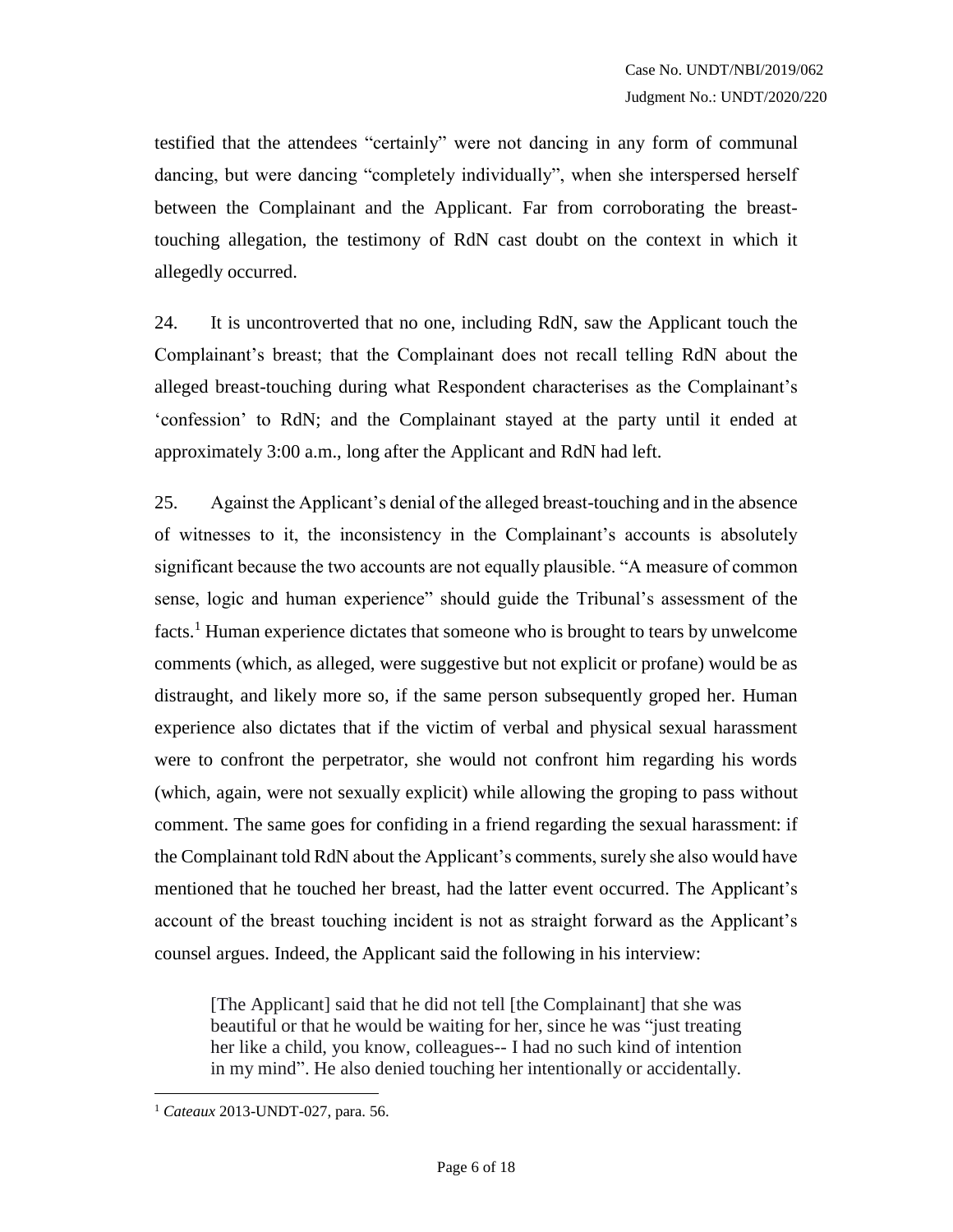He did remember they were making some sort of circle when dancing all together. He then stated: "it cannot happen, you know you touch each other's when you are making round. And, seven, eight people in a circle in a container and you are pulling, you know, this neck like this, like this, and moving in a circle and you are drunk. So, absolutely people were touching each other's, but not intentionally". He did not remember if he was next to [the Complainant] or not.

26. The Tribunal finds that this is an admission of touching, possibly accidentally.

27. The Tribunal finds that it is not very useful to argue about whether anyone saw the Complainant being touched when the Applicant himself admits that the group was dancing in a circle, everyone was drunk and there was touching "but not intentionally." RdN does not even recall that there was dancing in a circle that evening. But she did recall placing herself in a position between the Complainant and the Applicant. The Tribunal considers this important evidence of the consistency of the Complainant's account of what happened the night of the alleged sexually loaded words and touching of the breast.

28. But the Complainant clarifies how she thought of the entire circumstances of sexual harassment. This is how she summarized the episode:

She tried to solve the situation informally by talking to [the Applicant] but instead of refraining from approaching her, he continued to contact her and not show any regret for what he had done.

29. This was said in response to allegations that she had ulterior motives for bringing the complaint against the Applicant and when she would have been forced to explain that other persons who knew the Applicant better than she did suggested that it might have been useful to speak to him and to try to settle the matter which could be very damaging otherwise.

30. The Tribunal also finds that it is a valuable indicator of determination to be forthright about the incident that the Complainant gave evidence and was not in difficulty explaining her evidence or accounting for the discrepancy which had shown up. The Complainant was not a weak, flighty personality who did not take time to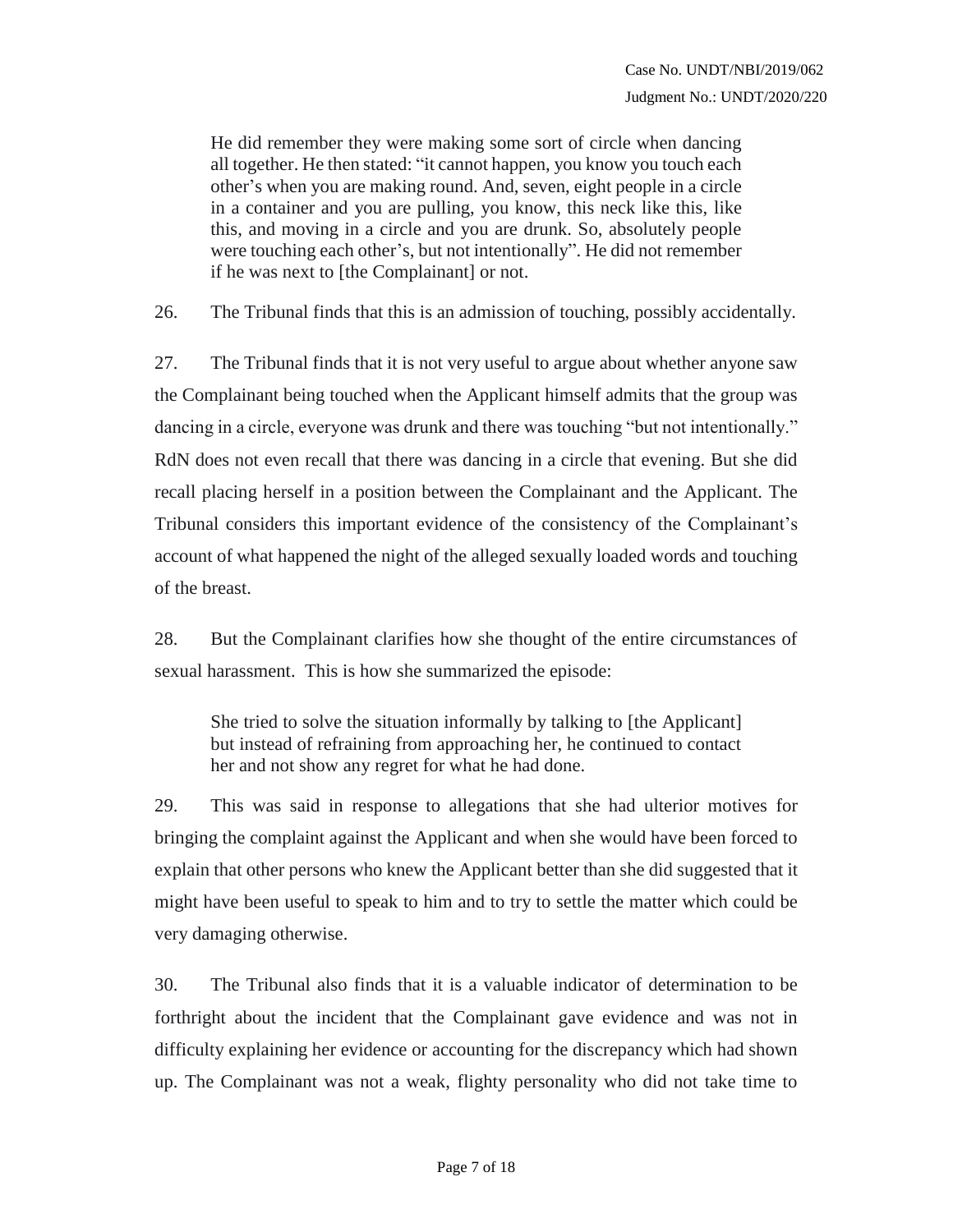ensure that justice was done. She fielded the questions that were asked by Counsel for the Applicant and answered them without any difficulty.

31. In addition to what is stated above, the Complainant's evidence was supported by other witnesses such as RdN who gave the following account of the incident at the party.

32. RdN, who was at the gathering of 12 October 2017, stated to OIAI that those gatherings are regularly organized over the weekend to share a meal. She remembered that in mid-October 2017, at one of the gatherings that was attended by the Complainant, Mr. B, Mr. A, the Applicant, and herself, after having dinner outdoors, while they were dancing inside the room, the Complainant approached her and asked her if she could speak with her. They went to the garden and the Complainant burst into tears and told her that she was being sexually harassed by the Applicant, and that she did not know what else to do to make it clear that his advances were not welcome. The Complainant was considering leaving the party, but RdN asked her not to, that she would keep an eye on the situation.

33. When they re-entered the room, the Applicant was sitting on the bed/sofa and a short while after laid completely down and fell asleep. RdN added that she had the impression that during that night, the Applicant was under the influence of alcohol. When he woke up, the rest of the attendees were dancing in the middle of the room. The Applicant stood up and started dancing very close to the Complainant, and as she moved away, he moved closer to her. RdN remembered that at one point, when she was putting music in her phone, the Complainant looked at her as if to call for help, so she moved across the room to stand in between her and the Applicant. RdN stated that the Applicant was trying to touch the Complainant while dancing, that she saw the Applicant holding the Complainant around the shoulder, while the Complainant kept raising her hand to put some distance between them. RdN recounted that she was trying to continually stand and dance between them discretely, so as not to make it obvious to others how uncomfortable the situation was and spoil the night. After a short while, the Applicant gave up and left the room. RdN said that it was clear to her that the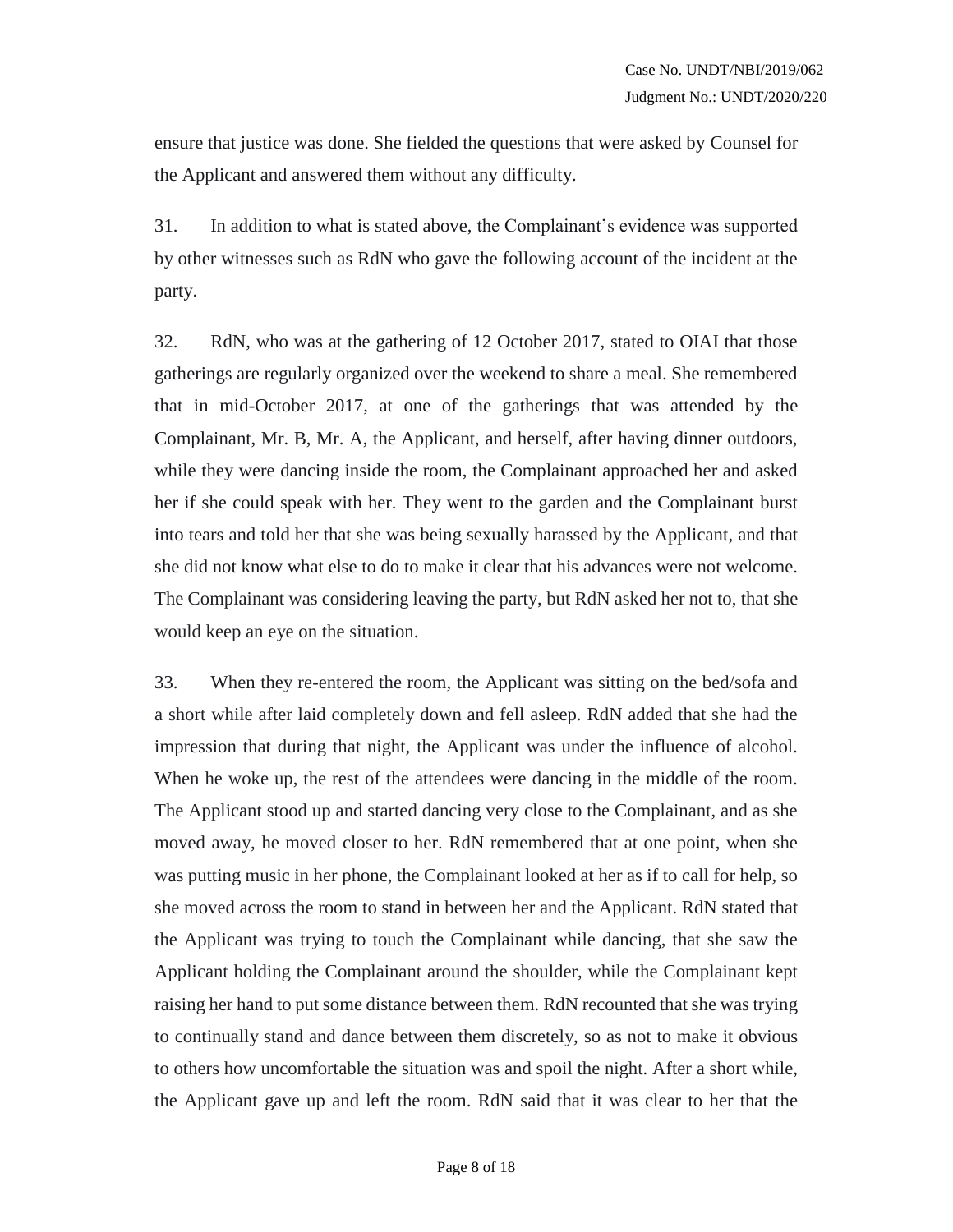Complainant was not sending any messages of encouragement to the Applicant. RdN told OIAI that at no point in the evening did she see the Applicant taking his shirt off or the Complainant trying to take his shirt off. Neither did she see any of the other male participants doing so; they behaved respectfully.

34. Mr. U said that he attended the gathering in October 2017, and he remembered that there was a little bit of dancing, that they were in a circle. He said that he did not see the Complainant trying to remove the Applicant's T-shirt, and what he remembered was that at some point when he came back to the container he saw the Applicant lying on the bed without his T-shirt. Mr. U told the Applicant that he did not have his shirt on and the Applicant replied that the ladies had taken his shirt off.

35. In his initial reply to the allegations, the Applicant stated that the following day, on 13 October 2017, the same people who attended the gathering the night before, got together again, had a dinner which he also participated in but left early. He said that caused the Complainant to express her anger at him for leaving early. He also stated that he never asked her to meet him, she was the one who wanted to meet further. However, during the interview with OIAI, the Applicant stated that he did not attend the gathering the following night.

36. The Applicant also argued that the Complainant wanted him to support her efforts to get her way in the UNHCR programmes in Sudan. Part of this strategy had to do with her alleged poor performance at work. But this allegation is rebuffed by Mr. K who would have been the Complainant's direct reporting manager. Mr. K is reported as having stated that he did not know of any adverse finding against the Complainant at work.

37. The fact that the Complainant states that she told investigators that she had told Mr. K about the sexual harassment complaint and he did nothing about it cannot be in any way linked to her work performance and the Applicant's failure to assist her. Any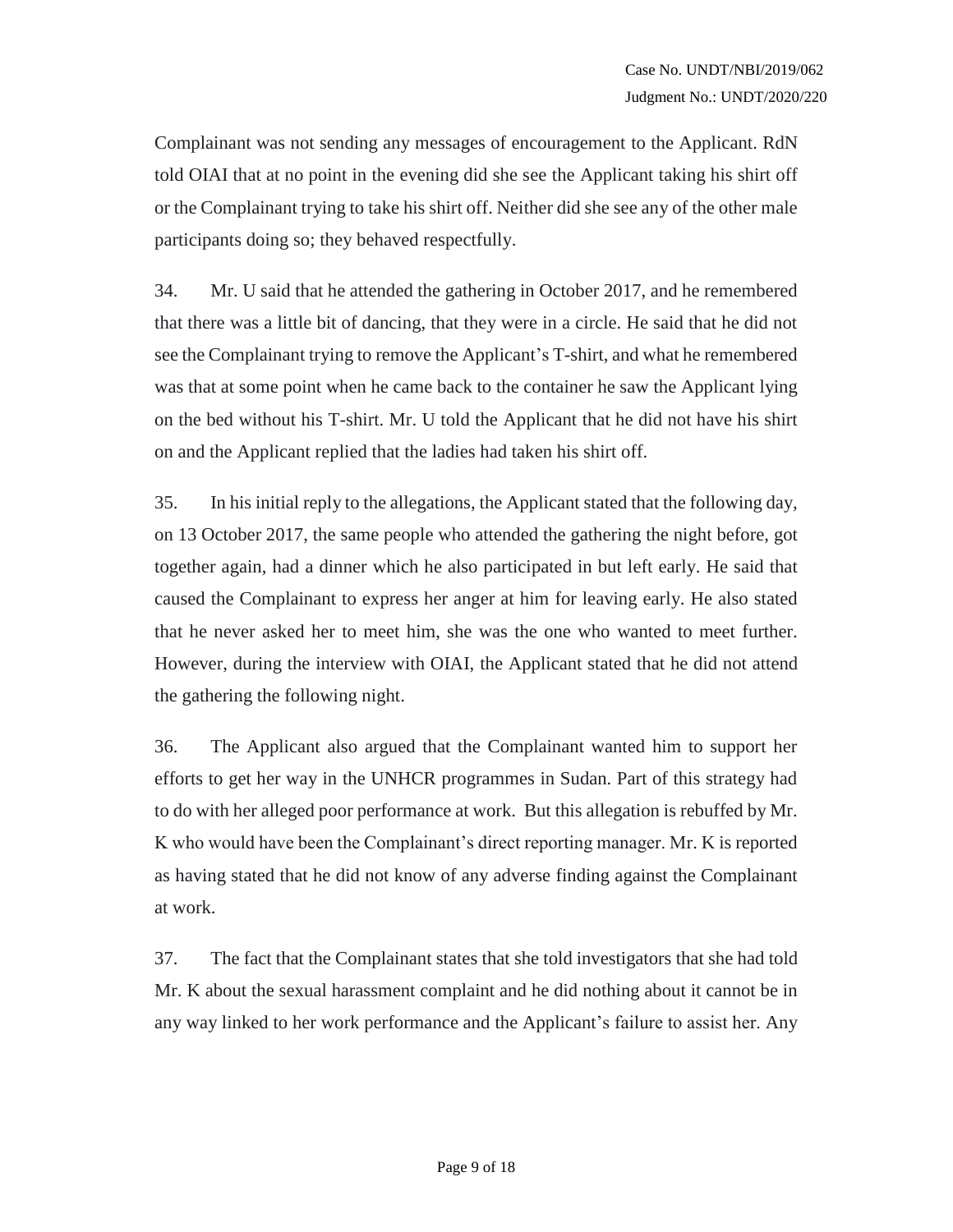argument linking the reported sexual harassment to the Applicant's failure to deliver in response to requests made by the Complainant for favours is in my view, debunked.

38. It is also clearly proven that the Applicant lied to investigators about his behaviour. He denied contacting the Complainant after the night of 12 October. This was proven to be untrue. He also denied that he attended another party, the following night, stating that he did not want to be with that group again. But there was clear evidence that he did attend the event and did not remain at home as had been indicated.

39. Indeed, when the investigators drew his attention to the evidence that he had sent the Complainant a message the day after the touching incident this was the response:

NM·This is NMI 0 is your phone number there. There's a picture of an old phone. And it says, ""Should I make breakfast?" This was a text message you sent to her on 13 October last year. Do you remember now?

The Applicant: Yeah it should be.

NM: Yeah. So, you before told us you were trying to avoid her. Why if you were trying to avoid her would you ask her this?

The Applicant: Because, you know, I thought she is new and she doesn't have, you know, proper cooking arrangement or food and she also wanted to join. So, that's why in a good gesture I was just -she asked me to come before. So, I was just checking if she want to come.

NM: If she wanted to join you for breakfast in your cabin?

40. The evidence of RdN is consistent with most of that of the Applicant. Although she did not see any touching by the Applicant, she did attest to the fact that there was dancing and the Applicant was trying to get close to and was reaching out to the Complainant. She had to get between the two of them.

41. According to RdN this occurred after the initial complaint from the Complainant about the Applicant's sexual harassment and the discomfort it was causing her. RdN noted that the Complainant who is a pale skinned person was pink when she came to speak to her about the harassment. According to RdN, she did not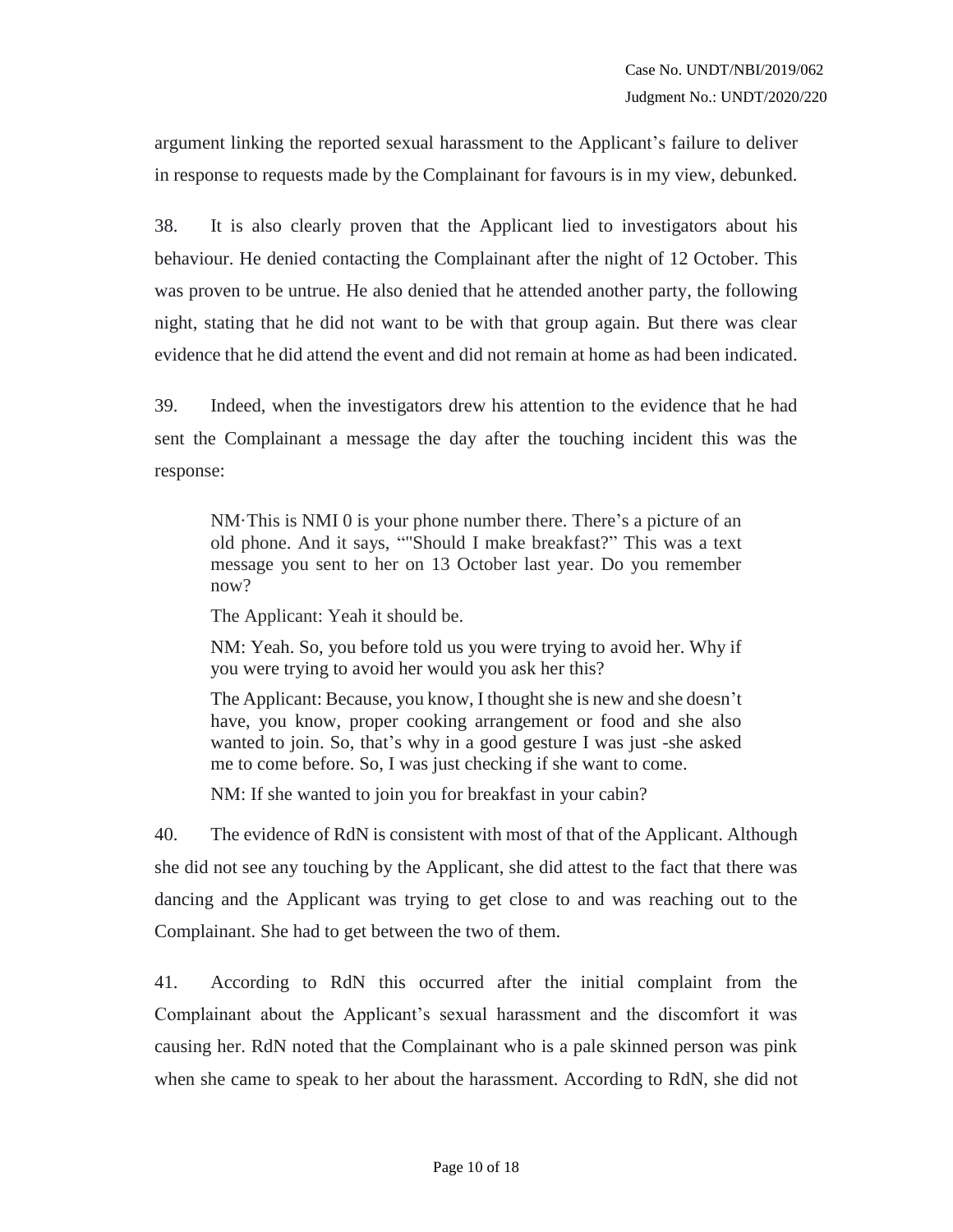mention being touched by the Applicant. But this is logical if the touching happened after the initial complaint to RdN.

42. Taken objectively, RdN's evidence is consistent with that of the Complainant and leads to the conclusion that the Complainant is telling the truth.

43. The consistency of the evidence is also confirmed by the evidence of Mr. U. Mr. U did not sign a statement but based on the answers he gave in the interview with the investigator he confirmed that there was dancing in the party. Although he did not see any touching and like RdN thought that dancing was respectful and people kept a socially acceptable distance. But he contradicted the Applicant who had claimed that during the dancing some people were taking off their t-shirts. This was denied by Mr. U.

44. The final witnesses were investigators Mr. KC and Ms. M. Mr. KC was a former Chief Investigator of OIAI who vouched for the skill and professionalism of the investigator Ms. M who conducted the investigation. This was important because part of the defence strategy was to discredit the Complainant and the investigators. The Tribunal finds that this strategy failed to have the desired impact.

45. Indeed, there was nothing said by the investigators which undermined the evidence of the Complainant. Both investigators referred to the inconsistency in the Complainant's evidence in relation to the timing of the touching incident. But there is no evidence from the investigators which put into question the Complainant's truthfulness.

46. The Tribunal must determine whether there was sexual harassment consistent with the Complainant's complaint and the definition of sexual harassment being applied by UNICEF standards in relation to their employee.

47. The second matter to be determined is whether there is clear and convincing evidence of the sexual harassment and then finally if there was sexual harassment whether the punishment imposed was in keeping with the UNICEF guidelines and rules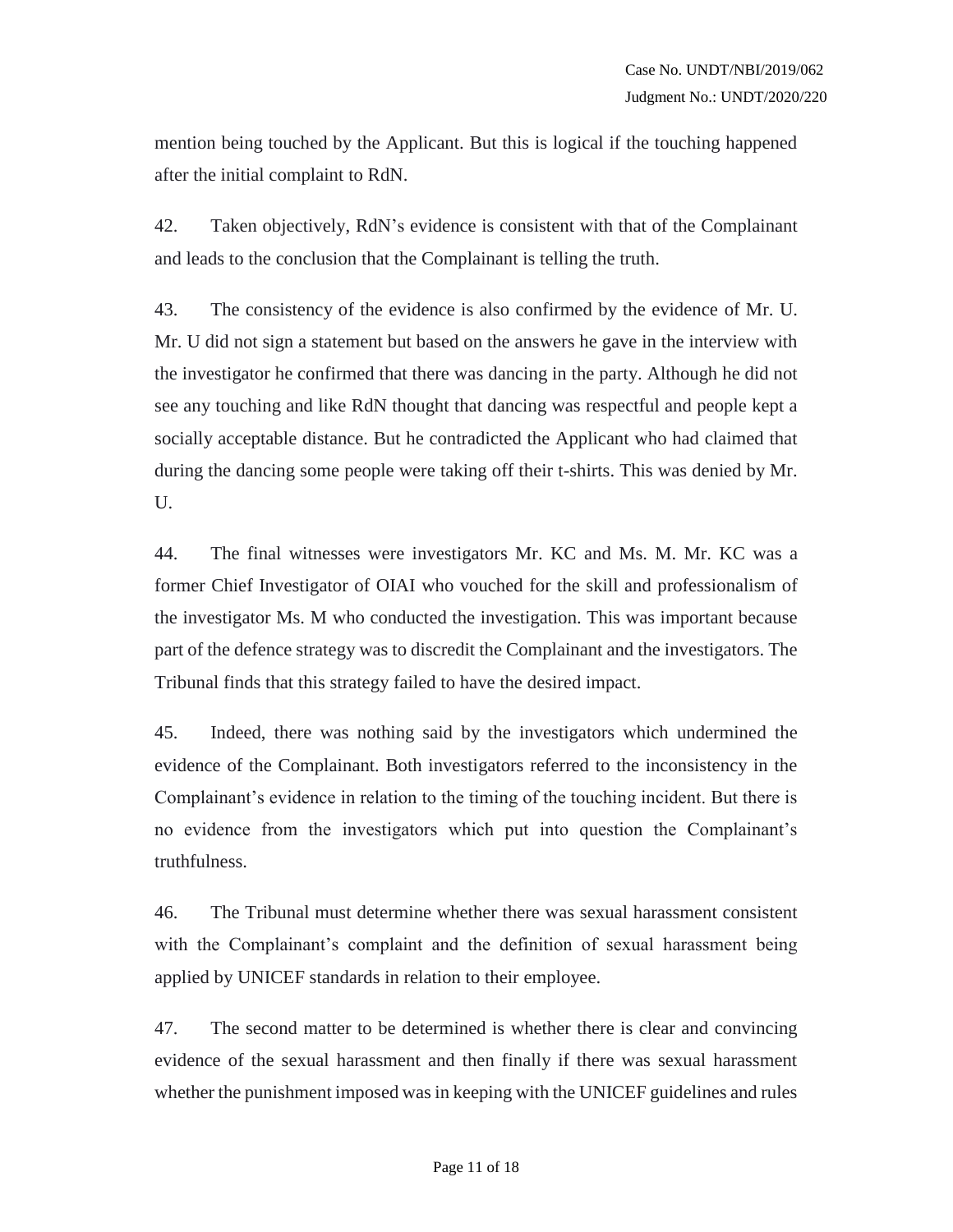and whether it was proportionate based on the nature of the sexual harassment.

49. Sexual harassment can be defined as follows pursuant to ST/SGB/2008/5 (Prohibition of discrimination, harassment, including sexual harassment, and abuse of  $\frac{\text{authority}}{2}$ :

Sexual harassment is any unwelcome sexual advance, request for sexual favour, verbal or physical conduct or gesture of a sexual nature, or any other behaviour of a sexual nature that might reasonably be expected or be perceived to cause offence or humiliation to another, when such conduct interferes with work, is made a condition of employment or creates an intimidating, hostile or offensive work environment. While typically involving a pattern of behaviour, it can take the form of a single incident. Sexual harassment may occur between persons of the opposite or same sex. Both males and females can be either the victims or the offenders.

48. The Tribunal has considered the evidence in this case and applied the relevant law and arrived at the conclusion that the Applicant sexually harassed the Complainant.

49. The Tribunal considers that not all sexual harassment is the same. Some may include actual sexual assault or physical contact and others may not. Some may involve the direct application of coercive power and others may be less direct. Some may involve few actual instances of harassing behaviour while others may involve several instances.

50. This is a case in which the physical touching is not the only evidence of the harassing behaviour of the Applicant. Counsel for the Applicant submitted that the touching was not proved. The Tribunal considers that there is clear and convincing evidence not only of the Complainant but of her supporting witness which demonstrates that the opportunity for such touching existed during the dancing that took place at the party. The confusion of the Complainant about the sequence of events

 $\overline{a}$ 

<sup>2</sup> Superseded by ST/SGB/2019/8 issued on 10 September 2019. Investigations initiated prior to the entry into force of ST/SGB/2019/8 continued to be handled in accordance with the provisions of Secretary-General's bulletin ST/SGB/2008/5.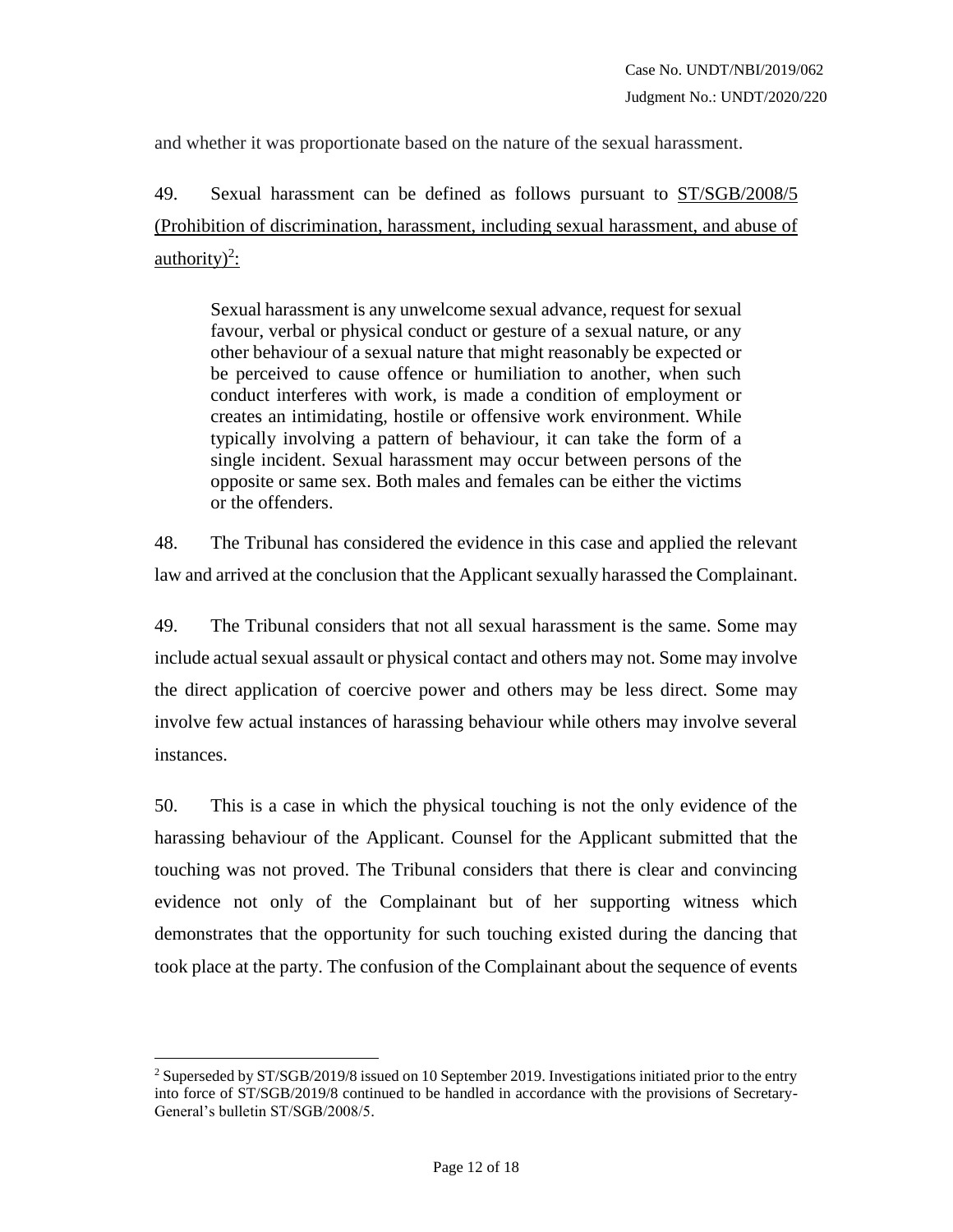in no way nullifies the powerful evidence of the witness RdN who felt it necessary to get between the Complainant and the Applicant to prevent unwanted touching.

51. Apart from the breast touching incident, which was initially referred to as breasts being grabbed is properly explained as a linguistic error, there are other relevant factors. In any event, even if the touching was accidental which is a real possibility based on the facts of this case, it occurred in a context of reckless unwanted behaviour by the Applicant which the witness RdN reported seeing at the party.

52. The Applicant's Counsel appeared to be of the view that the touching was the major issue involved in sexual harassment and cited the case in which a number of physical acts of sexual touching did not result in the Applicant's dismissal. This can be explained on the basis that the circumstances were not the same. A sexual assault can occur when both parties are inebriated, and one takes too many liberties in the circumstances but attaches no nuances of power relations to the behaviour either because he/she is unable to do so or because the perpetrator is not interested in exploiting any power imbalance.

#### **Are all of the elements of sexual harassment present?**

53. In this case, the exercise of power is implied by the disparity in the positions held by the respective parties and the words used in his advances, if the Complainant is to be believed. The Tribunal also finds the evidence of the Complainant credible and convincing, and the persistence of continuing to call and attempt to establish a relationship when it was clearly unwelcome is an important element of sexual harassment in this case.

54. In this regard, the Tribunal cannot ignore how the Applicant's conduct made the Complainant feel. She stated that the Applicant behaved as if her wishes expressed to him were being ignored.

55. The Tribunal is satisfied based on the evidence of the Complainant, and other persons who although not providing witness statements provided information for the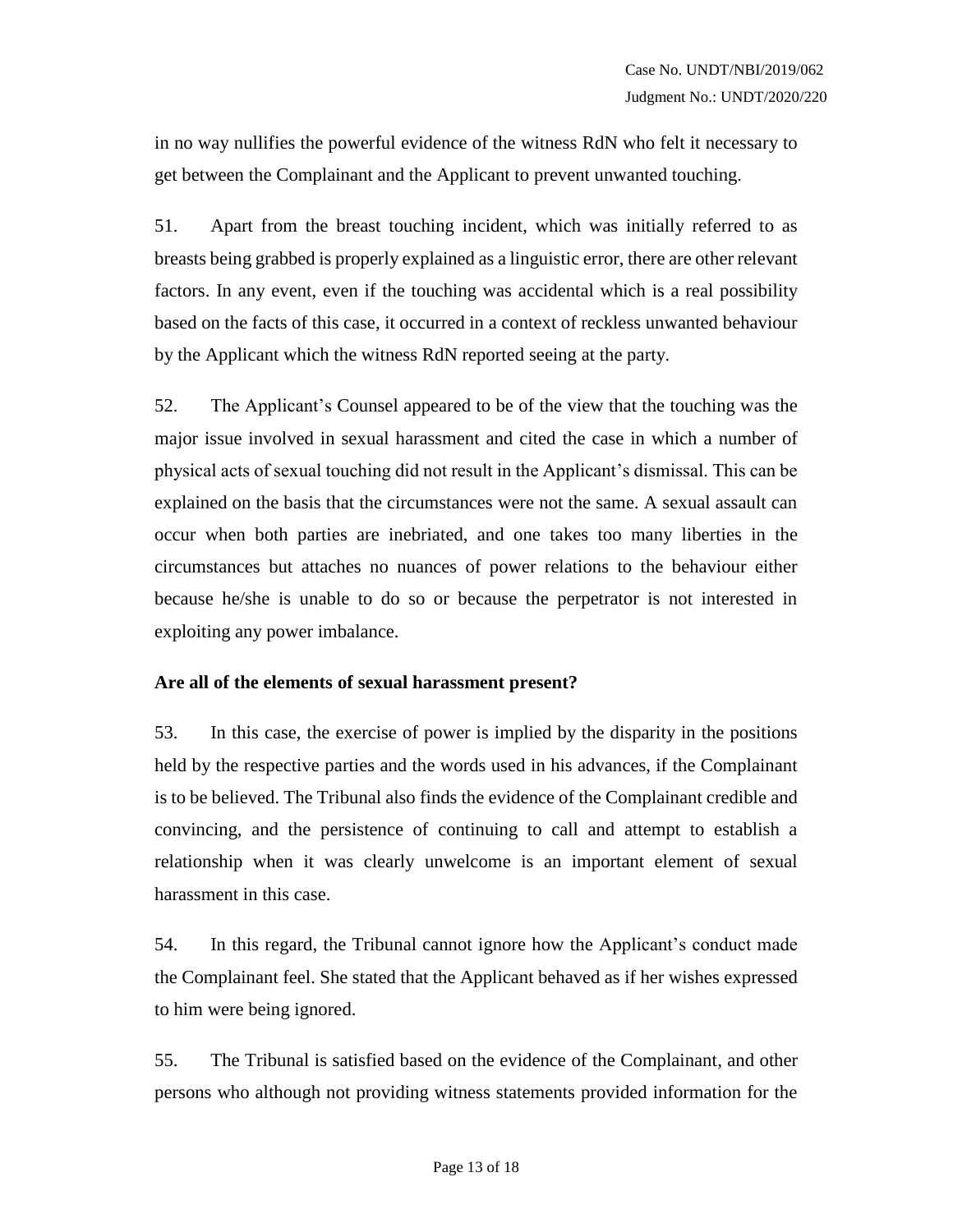case against the Applicant which can lead to the conclusion that he was prepared to use his power and influence to make life in the United Nations difficult for the Complainant if she pursued her complaint against him.

56. Indeed, the Tribunal considers that Mr. U's attempt to mediate in the matter was not a disinterested exercise of discretion but was based on a request to quieten the Complainant. The factual inference to be drawn from the evidence that even after the Applicant knew of the complaint against him, he still continued trying to contact the Complainant, and even asked her to take care of his cats, is sufficient to demonstrate that the Applicant paid little attention to the Complainant's express sentiments.

#### **Clear and convincing evidence**

57. The Tribunal is satisfied that the evidence of sexual harassment is clear and convincing. There is sufficient evidence consistent with the events of the night of 12 October 2017 to the effect that the Applicant was pursing the Complainant for a sexual relationship. Indeed, even if the touching was accidental, the indication by the Complainant of her disinterest should have been enough to bring his advances to a halt. But it was not. The Complainant was made to feel that her desire to be left alone outside of a professional relationship, was of no moment.

58. The Tribunal was told in argument that the Applicant did not lie to investigators and that the Respondent had partially backed-off from the allegation. The Tribunal finds however that the Applicant did lie to the investigators in an attempt to discredit the Complainant and the most striking incidence of such a lie was the statement that the Complainant was, by bringing this case, trying to find a way to have her job performance appraisal changed. However, Mr. K from whom the Applicant claimed to have received such information denied sharing any such information with the Applicant.

59. Clear and convincing evidence is not as high a threshold as "beyond reasonable doubt."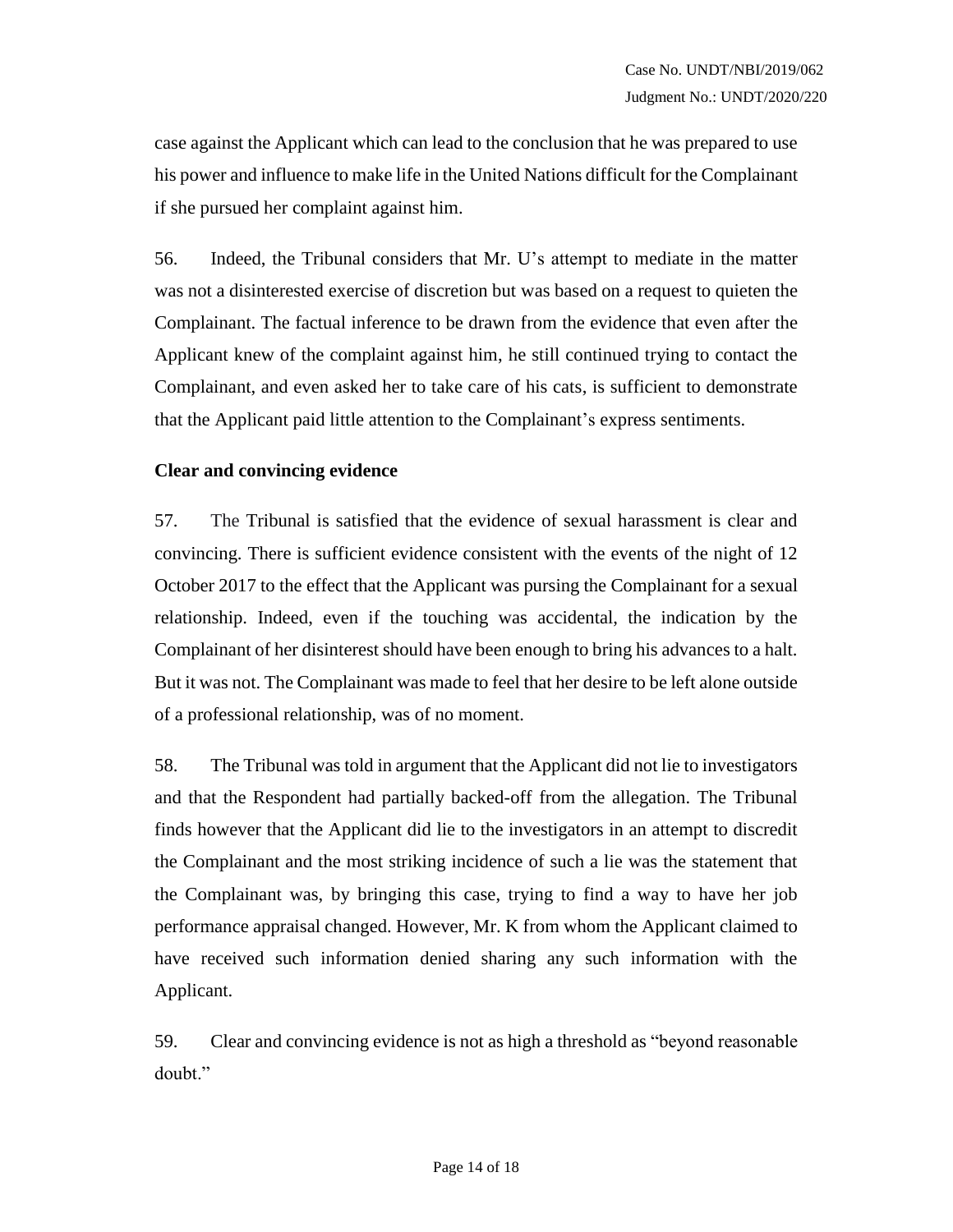60. In *Negussie* 2020-UNAT-1033, the United Nations Appeals Tribunal ("UNAT/Appeals Tribunal") opined as follows:

What is the nature of "clear and convincing" evidence? Clear and convincing evidence of misconduct, including as here, serious misconduct, imports two high evidential standards. The first ("clear") is that the evidence of misconduct must be unequivocal and manifest. Separately, the second standard ("convincing") requires that this clear evidence must be persuasive to a high standard appropriate to the gravity of the allegation against the staff member and in light of the severity of the consequence of its acceptance. Evidence, which is required to be clear and convincing, can be direct evidence of events, or may be of evidential inferences that can be properly drawn from other direct evidence.

61. The Tribunal finds that the evidence of the perpetration of the alleged breach of staff rule 1.2(a) and (b) is clear and convincing.

### **Due process in the investigation**

62. The evidence provided by the investigators clearly showed that the Applicant was afforded the due process rights he was entitled to. He was informed about the investigation and asked some questions before being informed of the specific allegations. After being informed of the allegations against him, he was allowed to tender his own evidence to rebut and cast doubt upon the complaint. He was allowed to have someone of his choice present while he was being interviewed, and not prevented from providing his own version of events. He opted not to testify during the oral hearing before the Tribunal.

63. The approach to the investigation was based on the standards of the time and did not include electronically recorded statements in all cases. While such recordings would have been helpful, it is speculative to assume that they would have been conclusive in the matter. Indeed, the technique described by the witnesses from the investigative arm of UNICEF, as described by the witnesses, in particular Mr. C, showed that the process was one which was based on an initial interview, interjection of information from statements of others and other information gathered, which the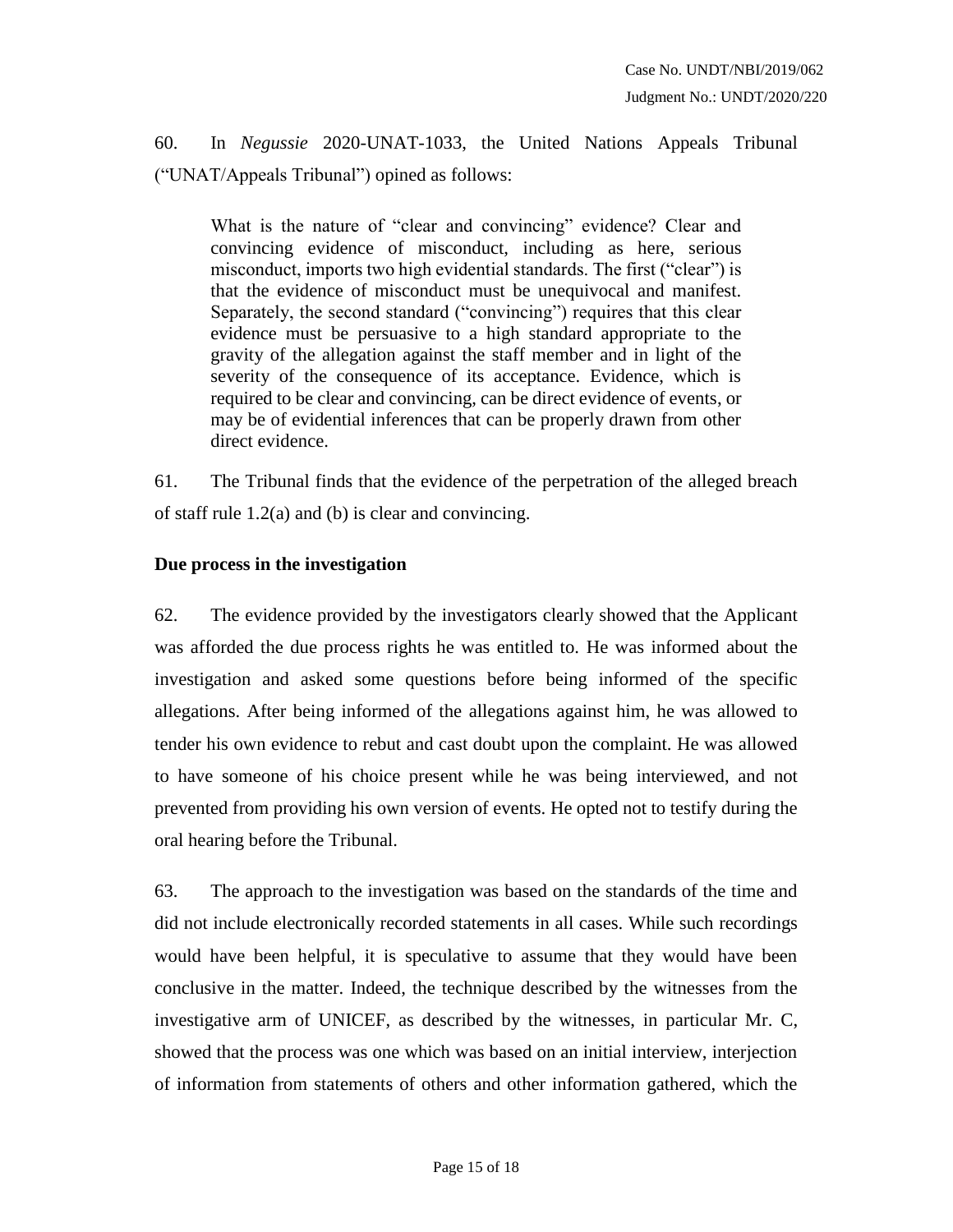maker, including the Complainant in this case, could confirm or deny and finally a prepared statement reflecting all of these inputs would be signed and returned by the maker.

64. The Tribunal ensured that the two main investigators were brought to give evidence at the hearing. Counsel for the Applicant was able to cross-examine the witnesses and put the Applicant's views to them to identify any discrepancies and finally the Applicant's Counsel was permitted to address the Tribunal and file written submissions.

#### **Disciplinary measures were proportionate**.

65. As stated earlier the Tribunal was made aware of other decisions in disciplinary cases which involved sexual harassment. The Tribunal is not entitled to challenge any of the findings in those decisions and is not desirous of doing so since as earlier stated the facts of each case of sexual harassment may be different, giving rise to different conclusions, in relation to aggravating and mitigating factors of the offence and the offender.

66. However, it should be stated that in citing the case of *Conteh* 2020-UNDT-189, the Applicant relied on decisions that were made well before the administration adopted the strong stance it has more recently adopted against sexual harassment; for example the cases *Yisma* UNDT-2011-061 and *Koutang* UNDT-2012-158. It is evident that in those days, matters of alleged sexual harassment may have been treated with greater leniency.

67. *Conteh* partly relies on *Yisma* and *Koutang* where it was held that "a disciplinary action should not be a knee-jerk reaction and there is much to be said for the corrective nature of progressive discipline. Therefore, ordinarily separation from service or dismissal is not an appropriate sanction for a first offence which may be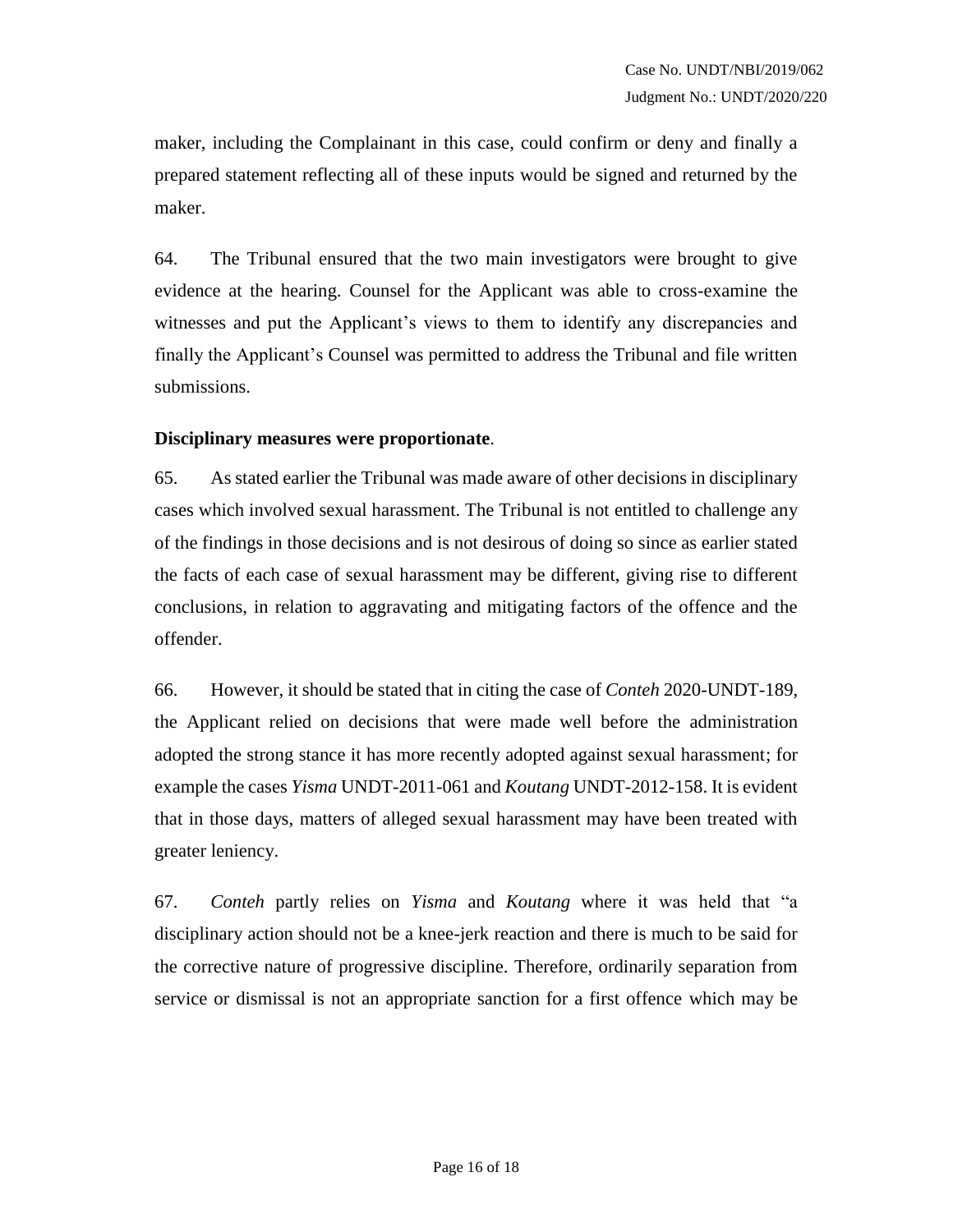followed unhesitatingly today in a case not involving sexual harassment but is less likely to be applied in a case involving sexual harassment".

68. The Tribunal holds the view that the imposition of a sanction has to take into account the degree of odium with which the misconduct of sexual harassment is regarded today. The Tribunal therefore cannot without pause apply a decision made in 2011 or 2012 to today's circumstances without considering all of the relevant new thinking on the subject matter.

69. In this case, it is true that the Applicant was not able to use his power to enforce any discriminatory or harsh action or sexual abuse. This is a case in which the perpetrator, being the Applicant, the most senior UNICEF official in the area, persisted with sexual advances when he was told by the victim that she was not interested and that she was disturbed by it. Although they may not have worked for the same agencies their respective offices relied on each other for support. It is in this area of mutual cooperation and support that the danger resided. The Applicant's persistence showed that he was determined to get what he wanted nevertheless, and he demonstrated little or no concern for the Complainant's rights or feelings in the circumstances. This behaviour continued even after the Complainant had reported the matter to the relevant authorities. Professional standards would have dictated that he should cease contact with the Complainant until the matter was resolved in his favour and if not, never contact the Complainant again. But he disregarded such standards.

70. In the circumstances, the Tribunal finds that the disciplinary action of summary dismissal in this matter was justified and rejects the Applicant's application.

71. The application is therefore dismissed.